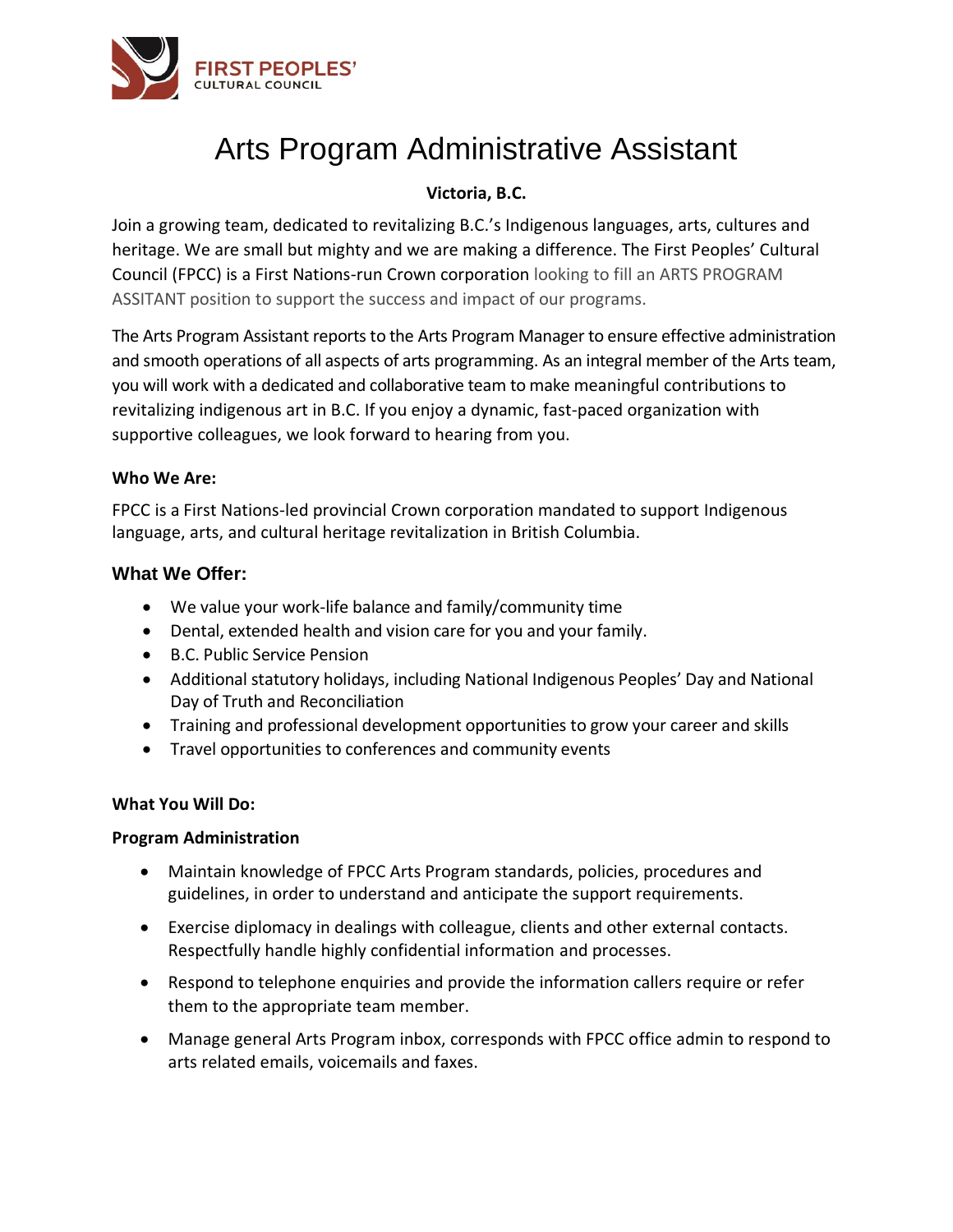

- Support the Arts Program manager with the administration of program priorities and day to day activities. Assist with arts related assignments and special projects as assigned.
- Coordinate Arts Program meetings and related events, travel arrangements and business expense claim forms.
- Draft and proof letters, guides and other external correspondence with a keen attention to detail.
- Maintain SharePoint and Common Drive system and organization. Retrieve electronic and paper files from storage as needed.
- Coordinate with the Communications Team regarding Arts related posts/social media/website updates via JIRA, email and MS Teams.

#### **Grant Support**

- Review incoming proposals for completeness using the provided guidelines.
- Receive any hard copy grant proposals and uploads to grant portal and files paper form appropriately.
- Work with internal Grant Portal system to ensure completeness of data and generate reports as required.
- Participate and take minutes at program meetings as required.

#### **What You Will Bring:**

Relevant post-secondary certificate focused on office procedures or management, arts, culture, communications, or an acceptable combination of equivalent education, training or experience in related fields along with 2+ years' experience in an administrative support role.

#### **Skills and Abilities That Would Help You Succeed:**

- Good understanding of, and experience with, the First Nations context in British Columbia.
- Exceptional computer skills including familiarity with MS Office Suite including Word, Excel, Access, Power Point, Outlook, SharePoint and Teams.
- Excellent oral and written communication skills.
- Demonstrated tact and judgment in interpersonal relationships. Ability to respond and problem-solve effectively to sensitive issues, inquiries and complaints.
- Ability to work with confidential and sometimes sensitive information.
- Demonstrated ability to work well under pressure to meet deadlines.